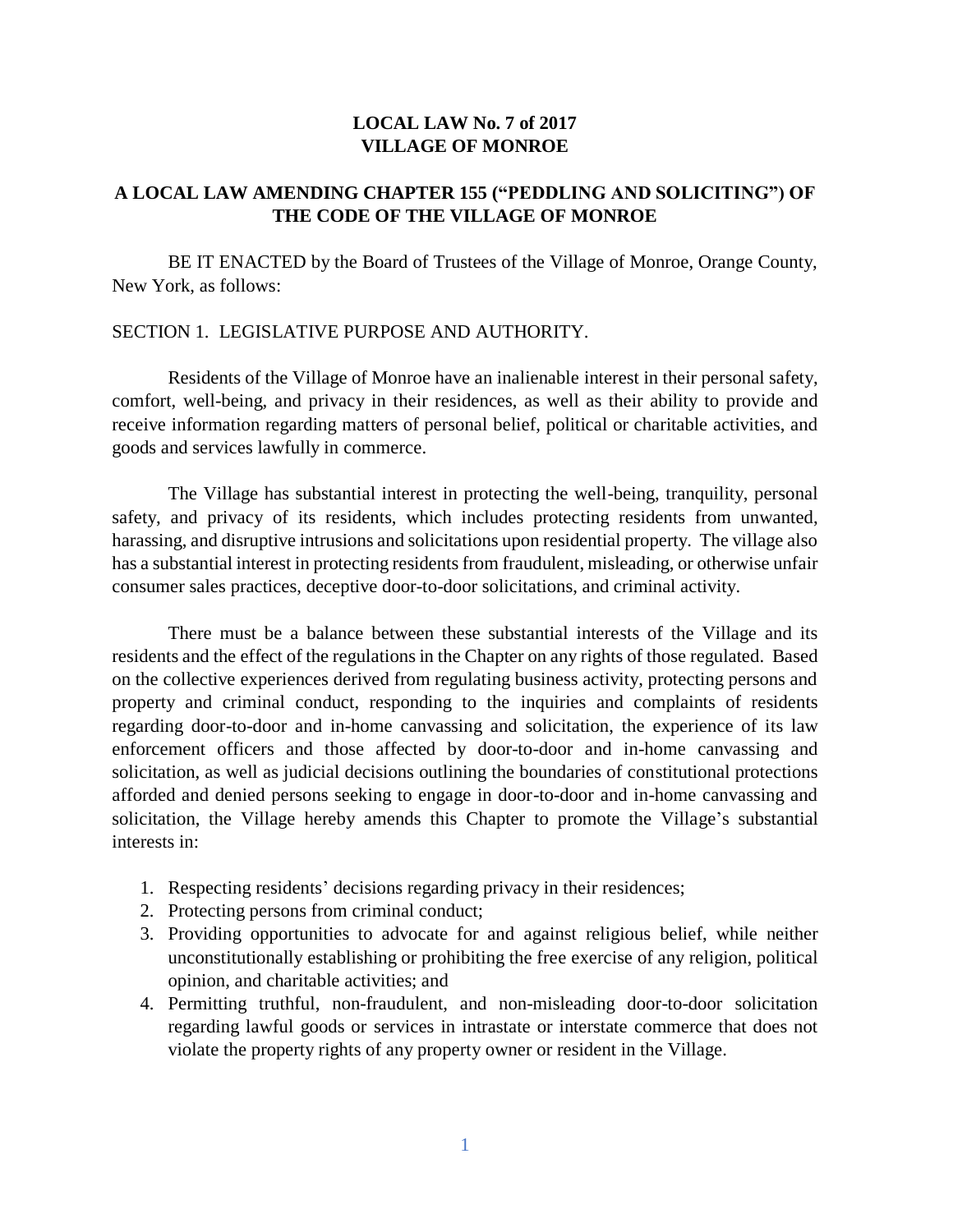The Board of Trustees finds that the procedures, rules, and regulations set forth in this Chapter are appropriately and narrowly tailored to preserve and protect the Village interests referred to herein, while at the same time balancing the rights of those regulated.

## SECTION 2: CHAPTER 155 ("PEDDLING AND SOLICITING")

Chapter 155, entitled, "Peddling and Soliciting", is hereby repealed and replaced with the following language:

## **§ [155-1. No other Village license or approval required.](https://www.ecode360.com/print/MO0222?guid=7233736&children=true#7233737)**

- A. Persons exempt from registration need not apply for, nor obtain, any other license, permit, or registration from the Village to engage in door-to-door solicitation.
- B. Any business licensed by the Village under another Village Code provision that uses employees, independent contractors, or agents for door-to-door solicitation in an effort to provide any tangible or intangible benefit to the business, shall be required to have such solicitors obtain a certificate unless otherwise exempt from registration.
- C. Those responsible persons or entities associated with registered solicitors need not apply for, nor obtain, any other license, permit, or registration from the Village, provided they do not establish a temporary or fixed place of business in the Village.
- D. Nothing herein is intended to interfere with or supplant any other requirement of town, county, state or federal law regarding any license, permit, or certificate that a registered solicitor is otherwise required to have or maintain.

## **§ [155-2. Definitions.](https://www.ecode360.com/print/MO0222?guid=7233736&children=true#7233740)**

For the purposes of this chapter, the following definitions shall apply:

# **[ADVOCATING](https://www.ecode360.com/print/33112326#33112326)**

Speech or conduct intended to inform, promote, or support religious belief, political position, or charitable activities.

# **[APPEALS OFFICER](https://www.ecode360.com/print/33112327#33112327)**

The Village Board of Trustees or designee of the Village Board of Trustees responsible for receiving the information from the Village and appellant regarding the denial or suspension of a certificate and issuing a decision as required by this chapter.

# **[APPELLANT](https://www.ecode360.com/print/33112328#33112328)**

The person or entity appealing the denial or suspension of a certificate, either personally as an applicant or registered solicitor, or on behalf of the applicant or registered solicitor.

# **[APPLICANT](https://www.ecode360.com/print/33112329#33112329)**

An individual who is at least 18 years of age and not a corporation, partnership, limited-liability company, or other lawful entity who applies for a certificate permitting door-to-door solicitation.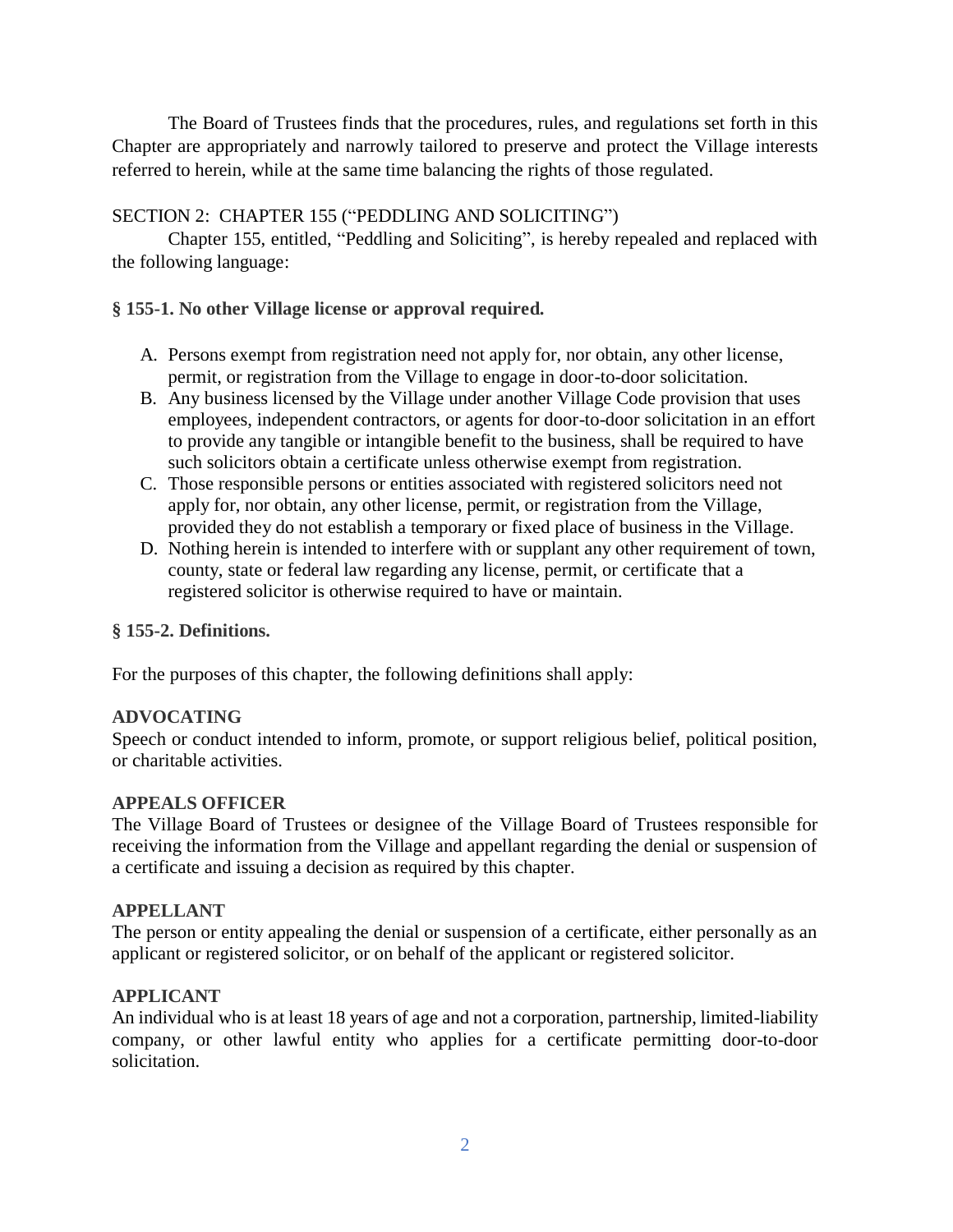### **[APPLICATION FORM](https://www.ecode360.com/print/33112330#33112330)**

A standardized form provided by the Village to an applicant to be completed and submitted as part of registration.

## **[BCI](https://www.ecode360.com/print/33112331#33112331)**

An original or copy, dated no older than 180 days prior to the date of the application, of either: (1) a New York State Bureau of Criminal Identification verified criminal history report personal to the applicant; or (2) verification by the New York State Bureau of Criminal Identification that no criminal history rising to the level of a disqualifying status exists for the applicant.

### **[BUSINESS](https://www.ecode360.com/print/33112332#33112332)**

A commercial enterprise licensed by the Village as a person or entity under this chapter.

### **[CERTIFICATE](https://www.ecode360.com/print/33112333#33112333)**

A temporary, annual, or renewal certificate permitting door-to-door solicitation in the Village applied for or issued pursuant to the terms of this chapter.

### **[CHARITABLE ACTIVITIES](https://www.ecode360.com/print/33112334#33112334)**

Advocating by persons or entities that either are, or support, a charitable organization.

### **[CHARITABLE ORGANIZATION](https://www.ecode360.com/print/33112335#33112335)**

Includes any person, joint venture, partnership, limited liability company, corporation, association, group, or other entity:

- 1. That is:
	- a. A benevolent, educational, voluntary health, philanthropic, humane, patriotic, religious or eleemosynary, social welfare or advocacy, public health, environmental or conservation, or civic organization;
	- b. For the benefit of a public safety, law enforcement, or firefighter fraternal association; or
	- c. stablished for any charitable purpose; or
- 2. That is tax exempt under applicable provisions of the Internal Revenue Code of 1986, as amended, and qualified to solicit and receive tax deductible contributions from the public for charitable purposes.
- **3.** "Charitable organization" includes a chapter, branch, area, or office, or similar affiliate or any person soliciting contributions within the state for a charitable organization that has its principal place of business outside the Village or State of New York.

#### **[COMPETENT INDIVIDUAL](https://www.ecode360.com/print/33112342#33112342)**

A person claiming or appearing to be at least 18 years of age and of sufficiently sound mind and body to be able to engage in rational thought, conversation, and conduct.

#### **[COMPLETED APPLICATION](https://www.ecode360.com/print/33112343#33112343)**

A fully completed application form, a BCI, two copies of the original identification relied on by the applicant to establish proof of identity, and the payment of fees.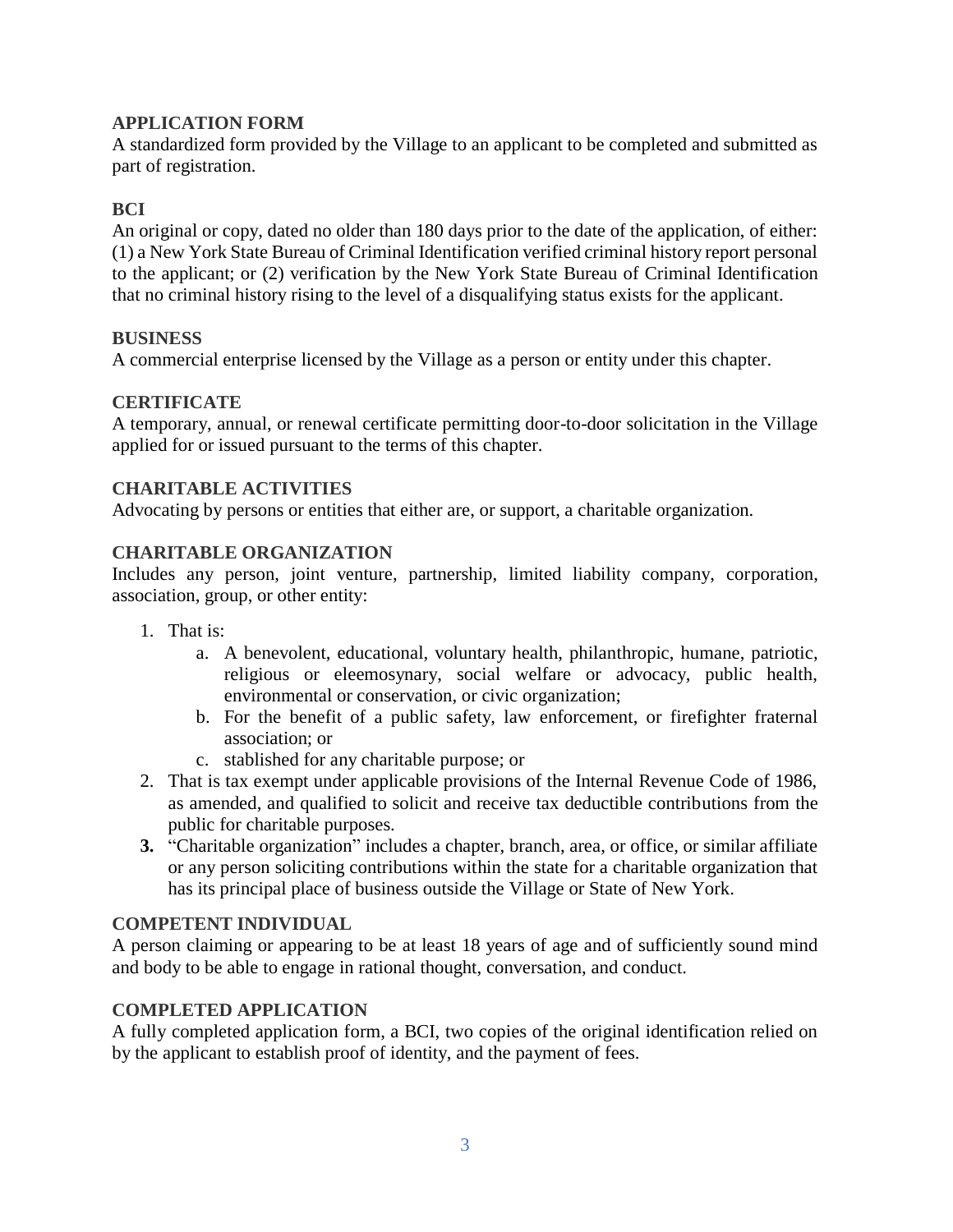### **[CRIMINALLY](https://www.ecode360.com/print/33112344#33112344) CONVICTED**

The final entry of a conviction, whether by a plea of no contest, guilty, entry of a judicial or jury finding of guilt, which has not been set aside on appeal or pursuant to a writ of habeas corpus.

The criminal conviction is that offense of which the applicant or registered solicitor was convicted, without regard to the reduced status of the charge after completion of conditions of probation or parole, and charges dismissed under a plea in abeyance or diversion agreement.

#### **[DISQUALIFYING STATUS](https://www.ecode360.com/print/33112345#33112345)**

Anything specifically defined in this chapter as requiring the denial or suspension of a certificate, and any of the following:

- 1. The applicant or registered solicitor has been criminally convicted of:
	- a. Felony homicide or assault;
	- b. Physically abusing, sexually abusing, or exploiting a minor;
	- c. The sale or distribution of controlled substances; or
	- d. Sexual assault of any kind.
- 2. Criminal charges currently pending against the applicant or registered solicitor for:
	- a. Felony homicide or assault;
	- b. Physically abusing, sexually abusing, or exploiting a minor;
	- c. The sale or distribution of controlled substances; or
	- d. Sexual assault of any kind.
- 3. The applicant or registered solicitor has been criminally convicted of a felony within the last 10 years;
- 4. The applicant or registered solicitor has been incarcerated in a Federal or State prison within the past five years;
- 5. The applicant or registered solicitor has been criminally convicted of a misdemeanor within the past five years involving a crime of:
	- a. Moral turpitude; or
	- b. Violent or aggravated conduct involving persons or property.
- 6. A final civil judgment has been entered against the applicant or registered solicitor within the last five years indicating that:
	- a. The applicant or registered solicitor had either engaged in fraud or intentional misrepresentation;
	- b. That a debt of the applicant or registered solicitor was nondischargeable in bankruptcy pursuant to 11 U.S.C. § 523(a)(2), (a)(4), (a)(6) or (a)(19);
	- c. The applicant or registered solicitor is currently on parole or probation to any court, penal institution, or governmental entity, including being under house arrest or subject to a tracking device;
	- d. The applicant or registered solicitor has an outstanding arrest warrant from any jurisdiction; or
	- e. The applicant or registered solicitor is currently subject to a protective order based on physical or sexual abuse issued by a court of competent jurisdiction.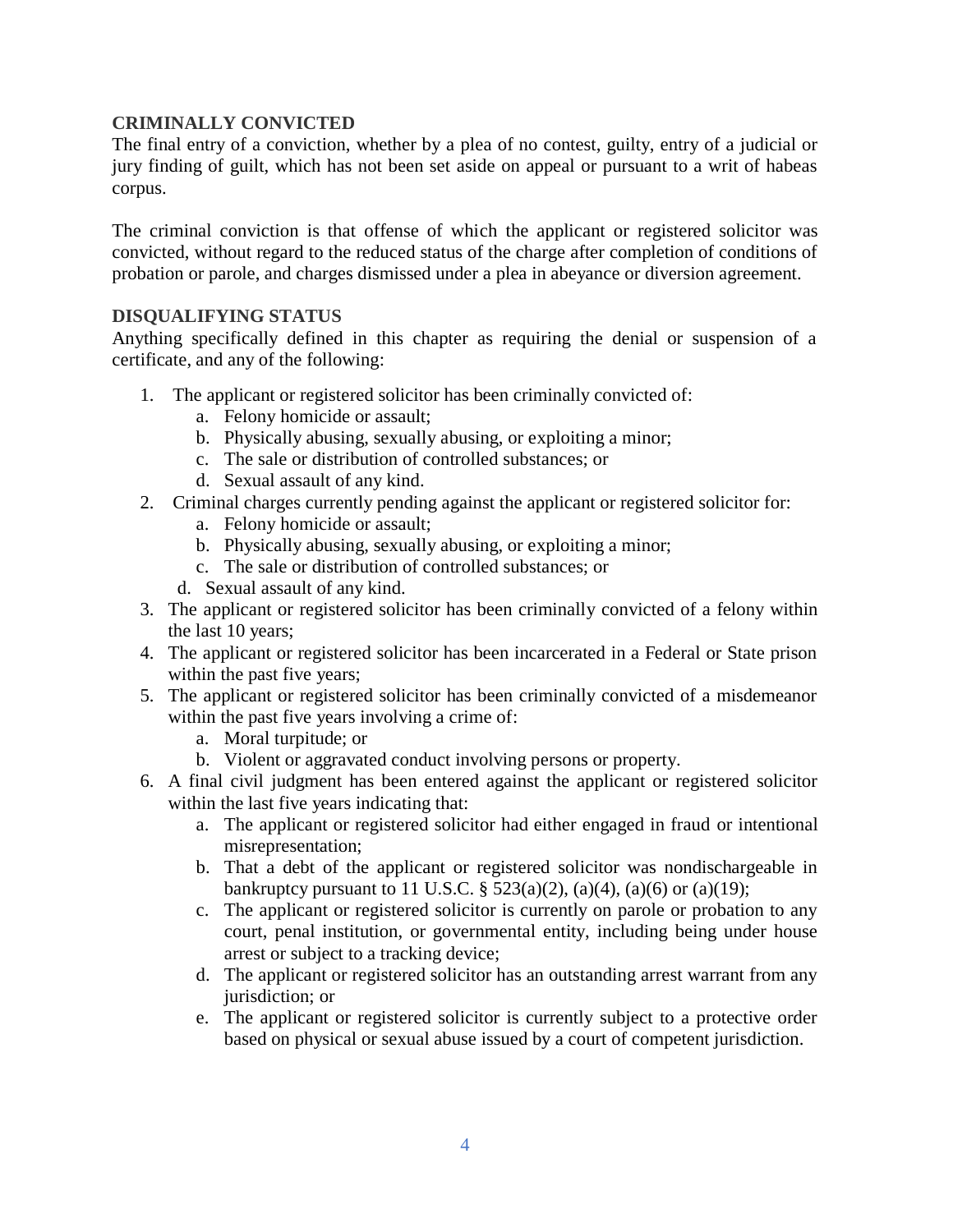### **[DOOR-TO-DOOR SOLICITATION](https://www.ecode360.com/print/33112367#33112367)**

The practice of engaging in or attempting to engage in conversation with any person at a residence, whether or not that person is a competent individual, while making or seeking to make or facilitate a home solicitation sale, or attempting to further the sale of goods and or services.

## **[ENTITY](https://www.ecode360.com/print/33112368#33112368)**

Includes a corporation, partnership, limited liability company, or other lawful entity, organization, society or association.

#### **[FEES](https://www.ecode360.com/print/33112369#33112369)**

The cost charged to the applicant or registered solicitor for the issuance of a certificate, which shall not exceed the reasonable costs of processing the application and issuing the certificate.

#### **[FINAL CIVIL JUDGMENT](https://www.ecode360.com/print/33112370#33112370)**

A civil judgment that would be recognized under New York State law as a judgment to which collateral estoppel would apply.

#### **[GOODS](https://www.ecode360.com/print/33112371#33112371)**

One or more tangible items, wares, objects of merchandise, perishables of any kind, subscriptions, or manufactured products offered, provided, or sold.

#### **[HOME SOLICITATION SALE](https://www.ecode360.com/print/33112372#33112372)**

To make or attempt to make a sale of goods or services by a solicitor at a residence by means of door-to-door solicitation, regardless of:

- 1. The means of payment or consideration used for the purchase;
- 2. The time of delivery of the goods or services; or
- 3. The previous or present classification of the solicitor as a solicitor, peddler, hawker, itinerant merchant, or similar designation.

#### **[LICENSING OFFICER](https://www.ecode360.com/print/33112376#33112376)**

The Village employee or designee responsible for receiving from an applicant or registered solicitor the completed application and either granting, suspending, or denying the applicant's certificate.

#### **[NO-SOLICITATION SIGN](https://www.ecode360.com/print/33112377#33112377)**

A reasonably visible and legible sign that states "No Soliciting," "No Solicitors," "No Salespersons," or "No Trespassing," or words of similar import.

#### **[POLITICAL POSITION](https://www.ecode360.com/print/33112378#33112378)**

Any actually held belief or information for, against, or in conjunction with any political, social, environmental, or humanitarian belief or practice.

#### **[REGISTERED SOLICITOR](https://www.ecode360.com/print/33112379#33112379)**

Any person who has been issued a current certificate by the Village.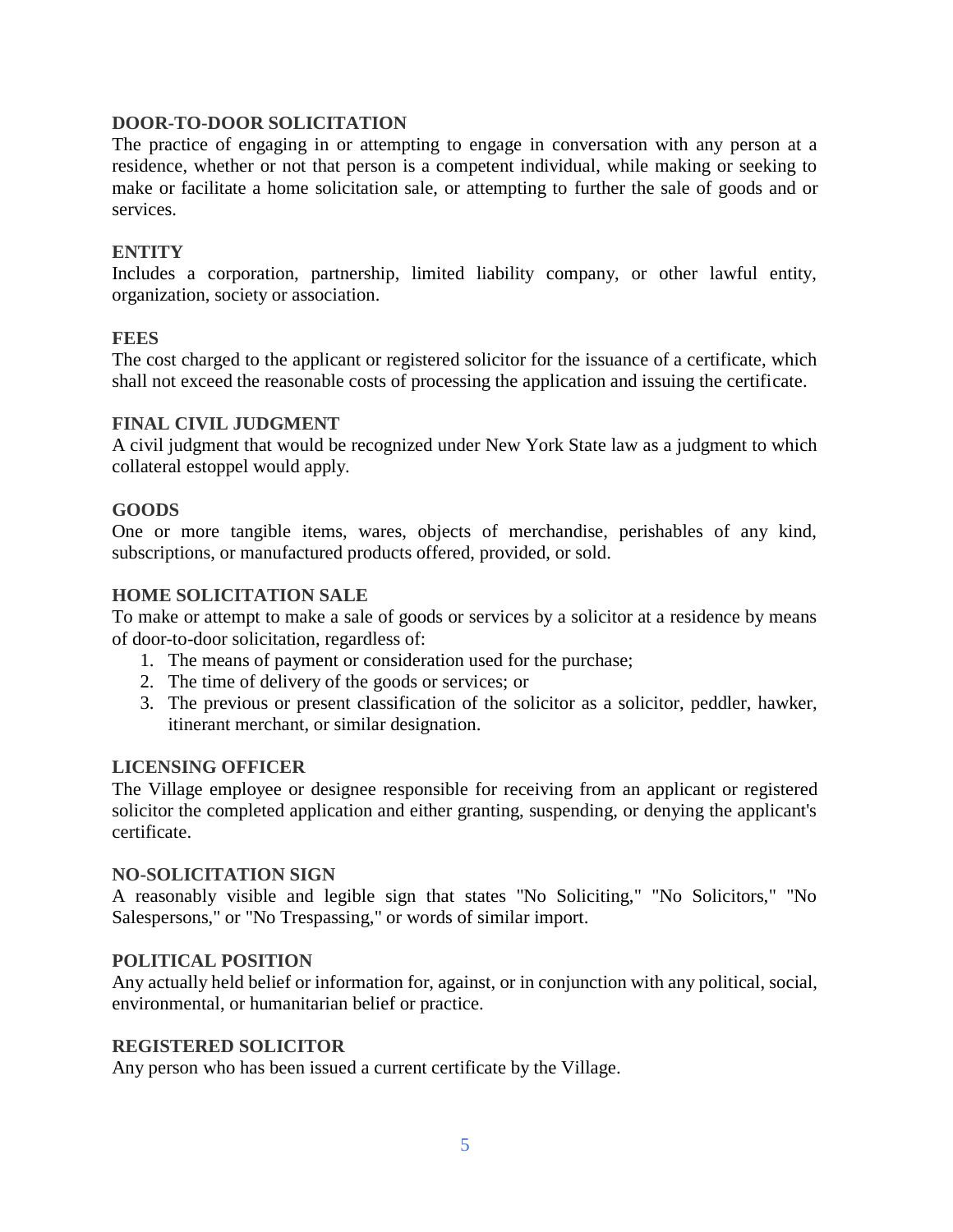### **[REGISTRATION](https://www.ecode360.com/print/33112380#33112380)**

The process used by the Village licensing officer to accept a completed application and determine whether or not a certificate will be denied, granted, or suspended.

### **[RELIGIOUS BELIEF](https://www.ecode360.com/print/33112381#33112381)**

Any sincerely held belief or information for, against, or in conjunction with, any theistic, agnostic, or atheistic assumption, presumption or position, or religious doctrine, dogma, or practice, regardless of whether or not the belief or information is endorsed by any other person or public or private entity.

#### **[RESIDENCE](https://www.ecode360.com/print/33112382#33112382)**

Any living unit contained within any building or structure that is occupied by any person as a dwelling consistent with the zoning laws of the Village, together with the lot or other real property on which the living unit is located. This does not include the sidewalk, public street or public rights-of-way.

### **[RESPONSIBLE PERSON OR ENTITY](https://www.ecode360.com/print/33112383#33112383)**

That person or entity associated with an applicant or solicitor, or on whose behalf or benefit the applicant or solicitor is acting, that is responsible to provide the following to an applicant or solicitor, and the competent individual in a residence to whom a sale of goods or services is made or attempted to be made by means of a home solicitation sale:

- 1. Maintaining a state sales tax number, a special events sales tax number, computing the sales taxes owing from any sale of goods or services, paying the sales taxes, and filing any required returns or reports;
- 2. Facilitating and responding to requests from consumers who desire to cancel the sale pursuant to applicable contractual rights or law; or
- 3. Refunding any monies paid or reversing credit card charges to those persons who timely rescind any sale pursuant to applicable contractual rights or law.

## **[SALE OF GOODS OR SERVICES](https://www.ecode360.com/print/33112387#33112387)**

The conduct and agreement of a solicitor and the competent individual in a residence regarding a particular good(s) or service(s), including those that entitles the consumer to rescind the same within three days under any applicable federal, state, or local law.

#### **[SERVICES](https://www.ecode360.com/print/33112388#33112388)**

Those intangible goods or personal benefits offered, provided, or sold to a competent individual of a residence.

## **[SOLICITING, SOLICIT or SOLICITATION](https://www.ecode360.com/print/33112389#33112389)**

Any of the following activities:

- 1. Seeking to obtain sales or orders for the exchange of goods, wares, merchandise or perishables of any kind, for any kind of remuneration or consideration, regardless of whether advance payment is sought;
- 2. Seeking to obtain prospective customers to apply for or to purchase insurance, subscriptions to publications, or publications;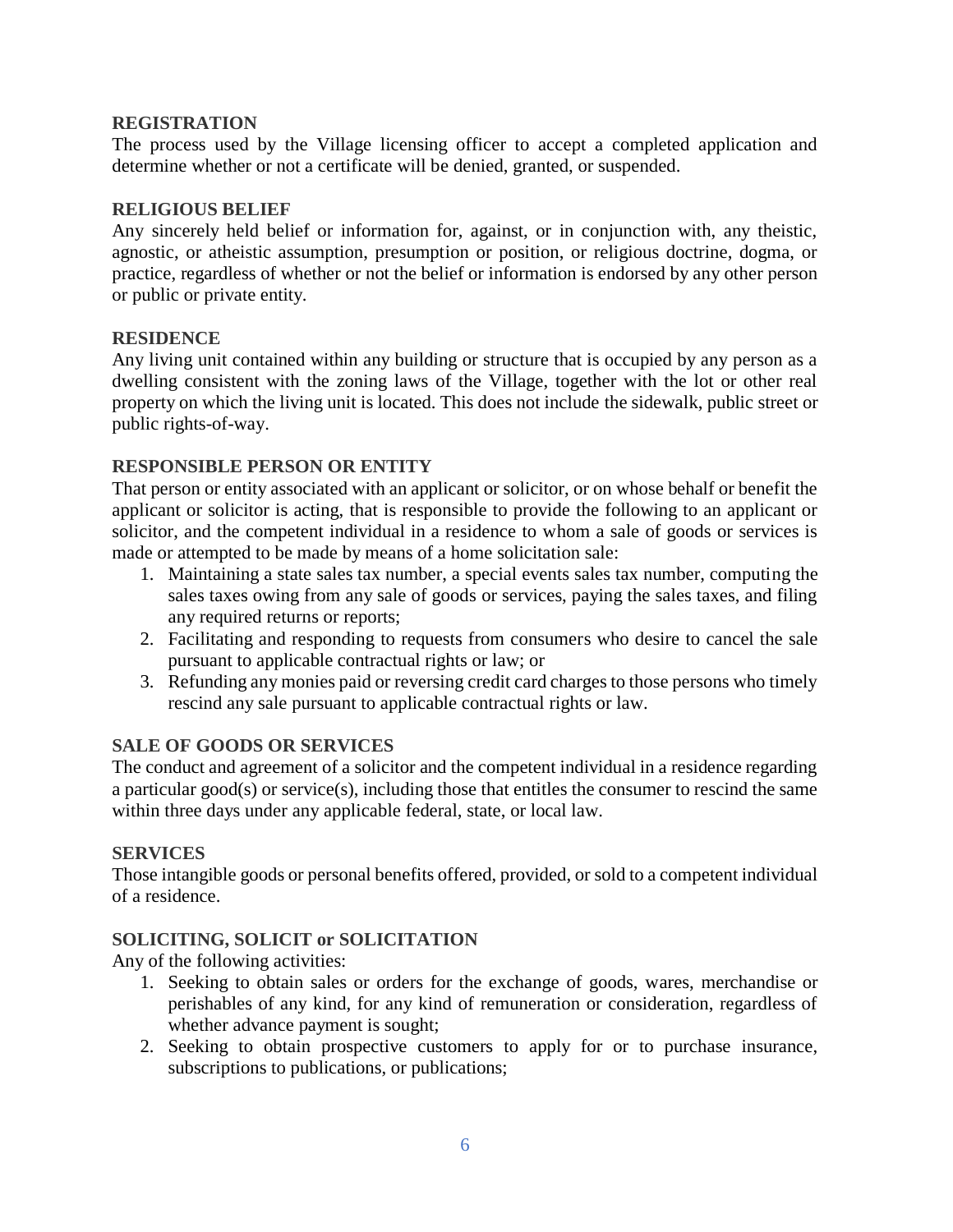- 3. Seeking to obtain contributions of money or any other thing of value for the benefit of any person or entity;
- 4. Seeking to obtain orders or prospective customers for goods or services;
- 5. Seeking to engage an individual in conversation at a residence for the purpose of: (i) promoting or facilitating a home solicitation sale or purchase; or (ii) the receipt of information regarding home solicitation sale or purchase; or
- 6. Other activities falling within the commonly accepted definition of soliciting, such as canvassing, hawking, or peddling.

Notwithstanding any provision of this chapter to the contrary, the act of delivery of mail or other products by the United States Postal Service.

## **[SOLICITOR or SOLICITORS](https://www.ecode360.com/print/33112396#33112396)**

A person(s) engaged in door-to-door solicitation, including a registered solicitor.

# **[SUBMITTED IN WRITING](https://www.ecode360.com/print/33112397#33112397)**

The information for an appeal of a denial or suspension of a certificate, submitted in any type of written statement to the Village offices by certified, registered, priority, overnight or delivery confirmation mail, facsimile, or hand delivery.

## **[SUBSTANTIATED REPORT](https://www.ecode360.com/print/33112398#33112398)**

An oral, written, or electronic report:

- 1. That is submitted to and documented by the Village;
- 2. By any of the following:
	- a. A competent individual who is willing to provide law enforcement or other Village employees with publicly available identification of their name, address, and any other reliable means of contact;
	- b. Village law enforcement or licensing officer; or
	- c. Any other regularly established law enforcement agency at any level of government;
- 3. That provides any of the following information regarding a solicitor:
	- a. Documented verification of a previously undisclosed disqualifying status of a solicitor;
	- b. Probable cause that the solicitor has committed a disqualifying status which has not yet been determined to be a disqualifying status;
	- c. Documented, eyewitness accounts that the solicitor has engaged in repeated patterns of behavior that demonstrates failure by the solicitor to adhere to the requirements of this chapter; or
	- d. Reasonable cause that continued licensing of a registered solicitor creates exigent circumstances that threaten the peace, health, safety, or general welfare of any individuals or entities within the Village.

## **[WAIVER](https://www.ecode360.com/print/33112409#33112409)**

The written form provided to the applicant by the Village wherein the applicant agrees that the Village may obtain a name/date of birth BCI background check on the applicant for licensing purposes under this chapter, and which contains applicant's notarized signature.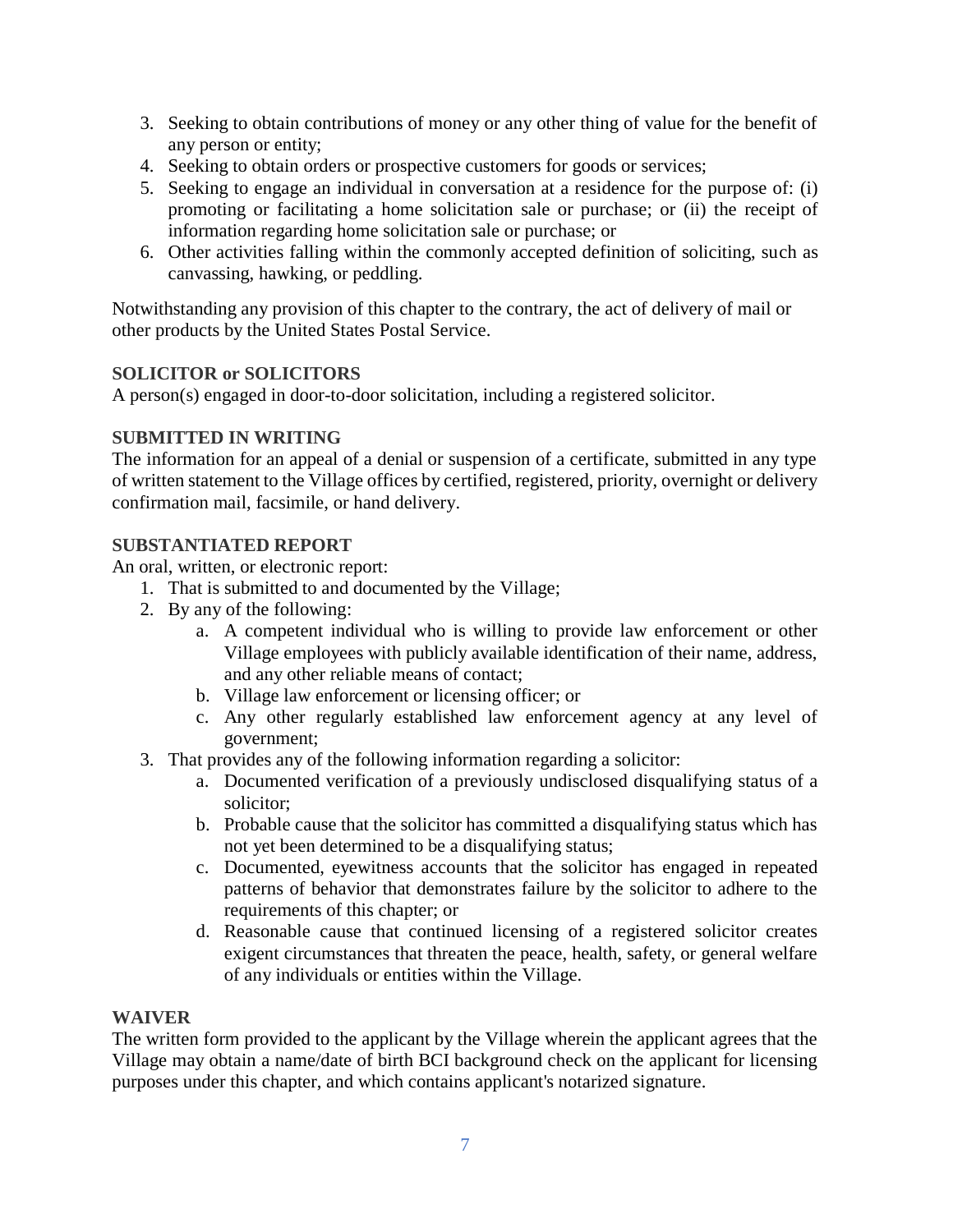### **§ [155-3. Exemptions.](https://www.ecode360.com/print/MO0222?guid=7233736&children=true#7233741)**

The following are exempt from registration under this chapter, except as provided in § **[155-](https://www.ecode360.com/print/15368643#15368643) [16](https://www.ecode360.com/print/15368643#15368643)**:

- A. Persons specifically invited to a residence by a competent individual prior to the time of the person's arrival at the residence.
- B. Persons soliciting in good faith for the benefit of any bona fide fraternal, educational, religious, or charitable organization who shall have otherwise been certified or otherwise been duly qualified as required by law or by any governmental body or agency having jurisdiction over such conduct.
- C. Persons delivering goods to a residence pursuant to a previously made order, or persons providing services at a residence pursuant to a previously made request by a competent individual.
- D. Persons advocating or disseminating information for, against, or in conjunction with, any religious belief or political position regardless of whether goods, services, or any other consideration is offered or given, with or without any form of commitment, contribution, donation, pledge, or purchase.
- E. Persons representing a charitable organization. The charitable exemption shall apply to students soliciting contributions to finance extracurricular social, athletic, artistic, scientific or cultural programs; provided, that the solicitation has been approved in writing by the school administration, and that such student solicitors carry current picture student identification from the educational institution for which they are soliciting.
- F. Any veteran of the Armed Forces of the United States holding a peddlers license provided for in Article 4 of the General Business Law.
- G. Farmers and truck gardeners or their employees who sell or deliver products grown or raised on their own farms and gardens.

All persons and organizations soliciting funds solely for the charitable or other purposes who are exempted from the license requirements under this chapter shall in any event maintain and keep records identifying all persons soliciting funds within the Village, regardless of their exemption, and such records shall contain at least the name and the address of the person soliciting, the areas solicited and the date or dates of solicitation. Said records shall be made available for inspection by the Chief of Police upon request.

## **§ [155-4. Solicitation prohibited.](https://www.ecode360.com/print/MO0222?guid=7233736&children=true#7233745)**

Unless otherwise authorized, permitted, or exempted pursuant to the terms and provisions of this chapter, the practice of being in and upon a private residence within the Village by solicitors, for the purpose of home solicitation sales or to provide goods or services, is prohibited and is punishable as set forth in this chapter.

Additionally, no person, including but not limited to a registered solicitor, shall engage in the following acts within the Village: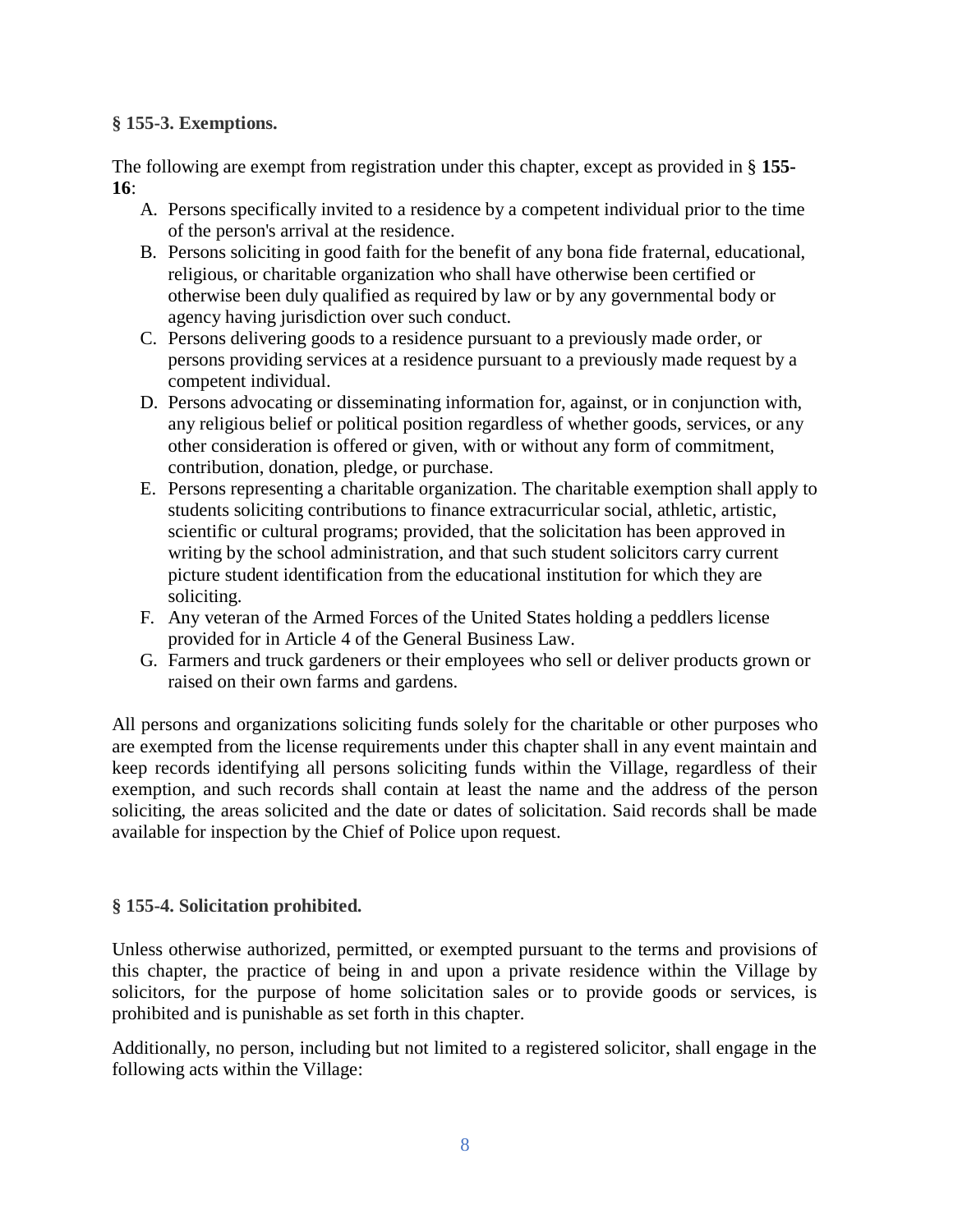- 1. Promote, influence, or attempt to promote or influence a property owner, occupant, or tenant to list for sale, sell, or remove from a lease real property by referring to race, color, sexual orientation, ethnicity, or religious affiliation of neighbors, prospective buyers or other occupants or prospective occupants of real property.
- 2. Induce directly or indirectly, or attempt to induce directly or indirectly, the sale or listing for sale of real property by representing that the presence or anticipated presence of persons of any particular race, religion or religious sect, or national origin in the area has resulted in or may result in:
	- a. The lowering of real property values.
	- b. A change in the racial, religious, or ethnic composition of the block, neighborhood, or area in which the real property is located.
	- c. An increase in criminal or antisocial behavior in the area.
	- d. A decline in the quality of the schools serving the area.
- 3. Make any representation or misrepresentation concerning the listing or sale, or the anticipated listing or sale, of any real property in any residentially zoned areas for the purpose of inducing or attempting to induce the sale or listing for sale of other real property in such area.
- 4. Make any representation to any prospective purchaser or seller that any block, neighborhood or area has, will or might undergo an adverse change with respect to the religious, racial, or ethnic composition of the block, neighborhood or area for the purpose of encouraging the sale or discouraging the purchase of real property in a particular area.
- 5. Place, canvass, distribute, or otherwise deliver any letter, sign, note, pamphlet, advertisement, flyer, leaflet, placard, or other written material, to or upon a private residence purporting an offer for sale or purchase for any real property that is not in fact then offered for sale by the owner of said real property.
- 6. Advertise for sale or rental of real property which is nonexistent or which is not actually for sale or rental.
- 7. Engage in, hire, or conspire with others, to commit acts or activities of any nature, the purpose of which is to encourage or discourage the sale or purchase of real property related to religious, racial, or ethnic composition of the block, neighborhood or area.
- 8. Solicit or canvass any person whose name and property address is included on the list maintained by the Village Clerk of persons requesting that they not be canvassed or solicited.
- 9. To engage in any economic reprisal or any other form of intimidation against any person because that person has filed a complaint, testified, assisted or participated in any manner in any investigation, proceeding or conference under the terms of this chapter.
- 10. To aid, abet, incite, compel or coerce any person to engage in any of the practices forbidden by this chapter or to obstruct or prevent any person from complying with the provisions of this chapter.
- 11. Refer, directly or indirectly or by implication, to race, color, creed, ethnicity, or sexual orientation in any advertisement or other solicitation offering real property for sale or rental.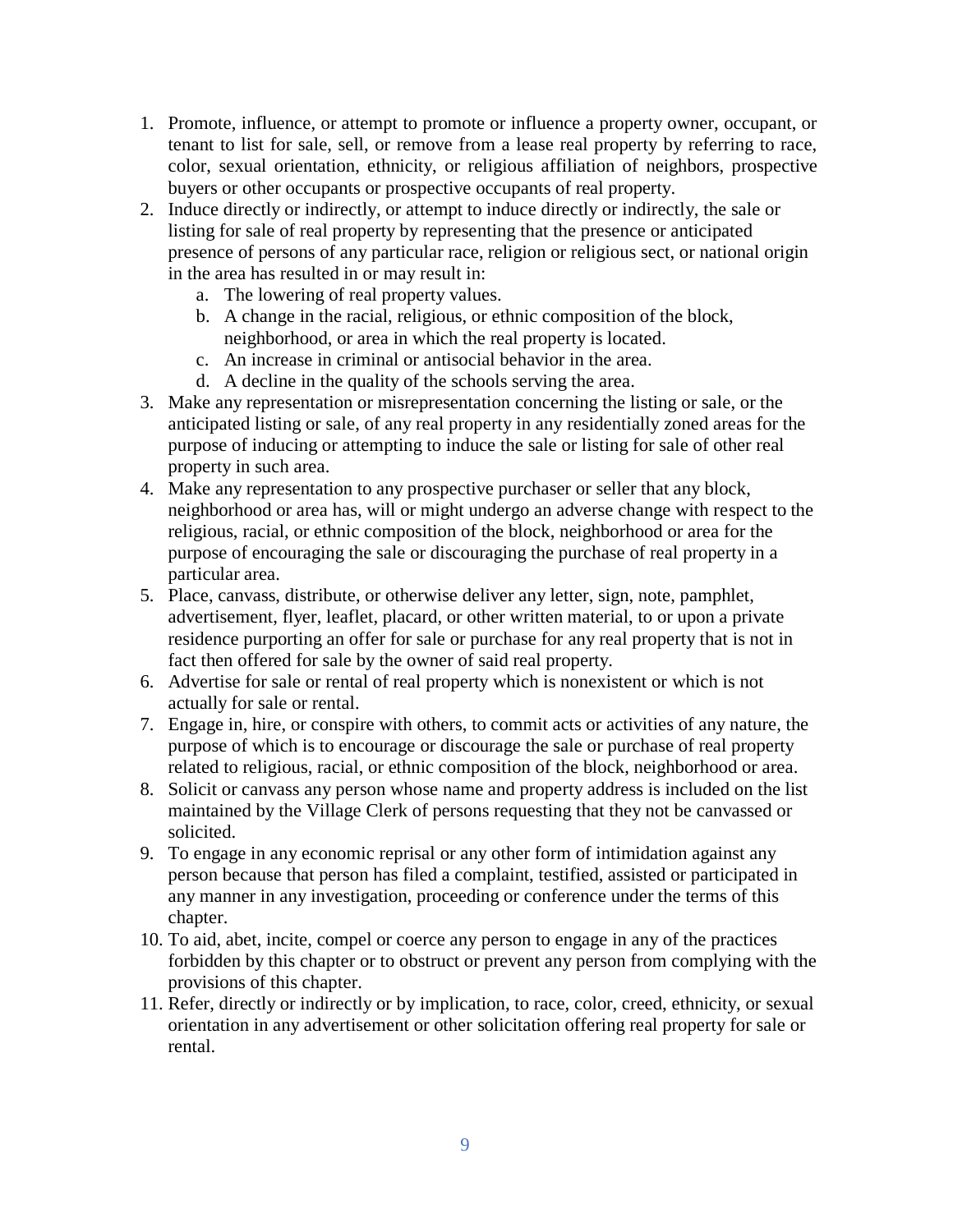- 12. Solicit or attempt to solicit the sale or rental or the listing for sale or rental of real property without furnishing in written form to the owner or occupier of such real property the name of the person or organization soliciting such sale, rental or listing.
- 13. Enter upon real property in violation of § **[155-16](https://www.ecode360.com/print/15368643#15368643)**.

### **§ [155-5. Registration of solicitors.](https://www.ecode360.com/print/MO0222?guid=7233736&children=true#7233746)**

Unless otherwise exempt under this chapter, all persons desiring to engage in door-to-door solicitation within the Village, prior to doing so, shall submit a completed application to the licensing officer and obtain a certificate.

#### **§ [155-6. Application form.](https://www.ecode360.com/print/MO0222?guid=7233736&children=true#7233747)**

The licensing officer shall provide a standard application form for use for the registration of solicitors. Upon request to the licensing officer, or as otherwise provided, any person or entity may obtain in person, by mail, or facsimile, a copy of this application form. Each application form shall require disclosure and reporting by the applicant of the following information, documentation, and fee:

- A. Review of written disclosures. An affirmation that the applicant has received and reviewed the disclosure information required by this chapter.
- B. Contact information.
	- 1. Applicant's true, correct and legal name, including any former names or aliases used during the last 10 years;
	- 2. Applicant's telephone number, home address and mailing address, if different;
	- 3. If different from the applicant, the name, address, and telephone number of the responsible person or entity (including identification of the members of any limited liability company, majority shareholder of any corporation, all general partners of a partnership, and the owner of any sole proprietorship); and
	- 4. The address by which all notices to the applicant required under this chapter are to be sent.
- C. Proof of identity. An in-person verification by the licensing officer of the applicant's true identity by use of any of the following which bear a photograph of said applicant:
	- a. A valid driver's license issued by any state;
	- b. A valid passport issued by the United States;
	- c. A valid identification card issued by any state; or
	- d. A valid identification issued by a branch of the United States military.

Upon verification of identity, the original identification submitted to establish proof of identity shall be returned to the applicant.

- D. Proof of registration. The applicant shall provide proof that either the applicant, or the responsible person or entity, has registered with all required regulatory authorities;
- E. Sales tax number. The applicant shall provide a sales tax number for either the applicant, or for the responsible person or entity for which the applicant will be soliciting;
- F. Marketing information.
	- 1. The goods or services offered by the applicant, including any commonly known, registered or trademarked names;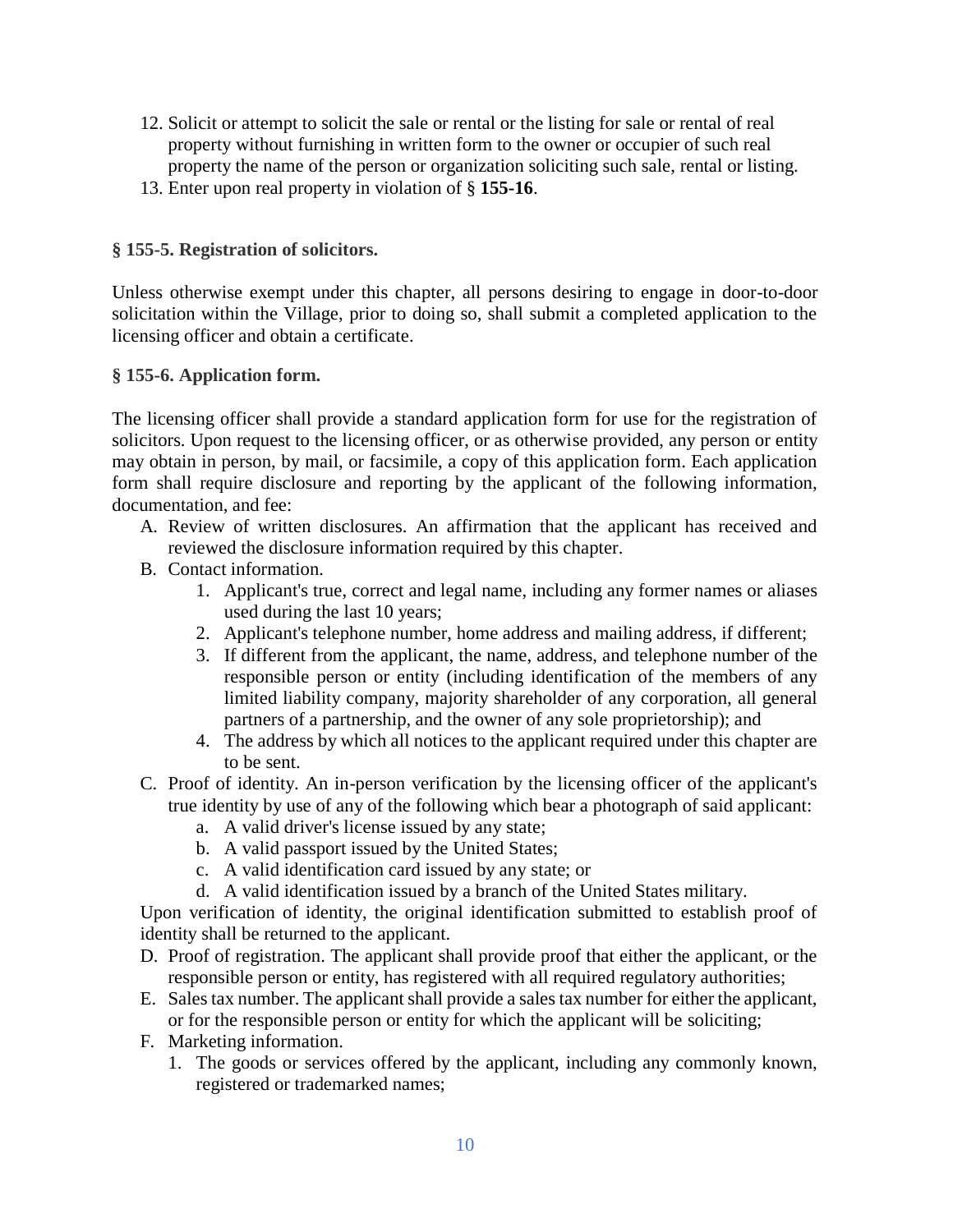- 2. A listing of: (i) other licenses, permits, registrations held by the applicant; and (ii) other qualifications required by federal, state county or town law to promote, provide, or render advice regarding the offered goods or services.
- G. BCI background check. The applicant shall provide:
	- 1. An original or a copy of a BCI background check; and
	- 2. A signed copy of a waiver whereby applicant agrees to allow the Village to obtain a name/date of birth BCI background check on applicant for purposes of enforcement of this chapter.
- H. Responses to questions regarding "disqualifying status." The applicant shall be required to affirm or deny each of the following statements on the application form:
	- 1. Has the applicant been criminally convicted of:
		- a. Felony homicide or assault;
		- b. Physically abusing, sexually abusing, or exploiting a minor;
		- c. The sale or distribution of controlled substances; or
		- d. Sexual assault of any kind.
	- 2. Are any criminal charges currently pending against the applicant for:
		- a. Felony homicide or assault;
		- b. Physically abusing, sexually abusing, or exploiting a minor;
		- c. The sale or distribution of controlled substances; or
		- d. Sexual assault of any kind.
	- 3. Has the applicant been criminally convicted of a felony within the last 10 years;
	- 4. Has the applicant been incarcerated in a federal or state prison within the past five years;
	- 5. Has the applicant been criminally convicted of a misdemeanor within the past five years involving a crime of moral turpitude or violent or aggravated conduct involving persons or property;
	- 6. Has a final civil judgment been entered against the applicant within the last five years indicating that:
		- a. The applicant had either engaged in fraud or intentional misrepresentation; or
		- b. That a debt of the applicant was nondischargeable in bankruptcy pursuant to 11 U.S.C. §  $523(a)(2)$ ,  $(a)(4)$ ,  $(a)(6)$  or  $(a)(19)$ .
	- 7. Is the applicant currently on parole or probation to any court, penal institution, or governmental entity, including being under house arrest or subject to a tracking device;
	- 8. Does the applicant have an outstanding arrest warrant from any jurisdiction; or
	- 9. Is the applicant currently subject to a protective order based on physical or sexual abuse issued by a court of competent jurisdiction.
- I. Fee. The applicant shall pay such fees as determined by the Village by way of a resolution, which shall not exceed the reasonable cost of processing the application and issuing the certificate and/or identification badge.
- J. Execution of application. The applicant shall execute the application form, stating upon oath or affirmation, under penalty of perjury, that based on the present knowledge and belief of the applicant, the information provided is complete, truthful and accurate.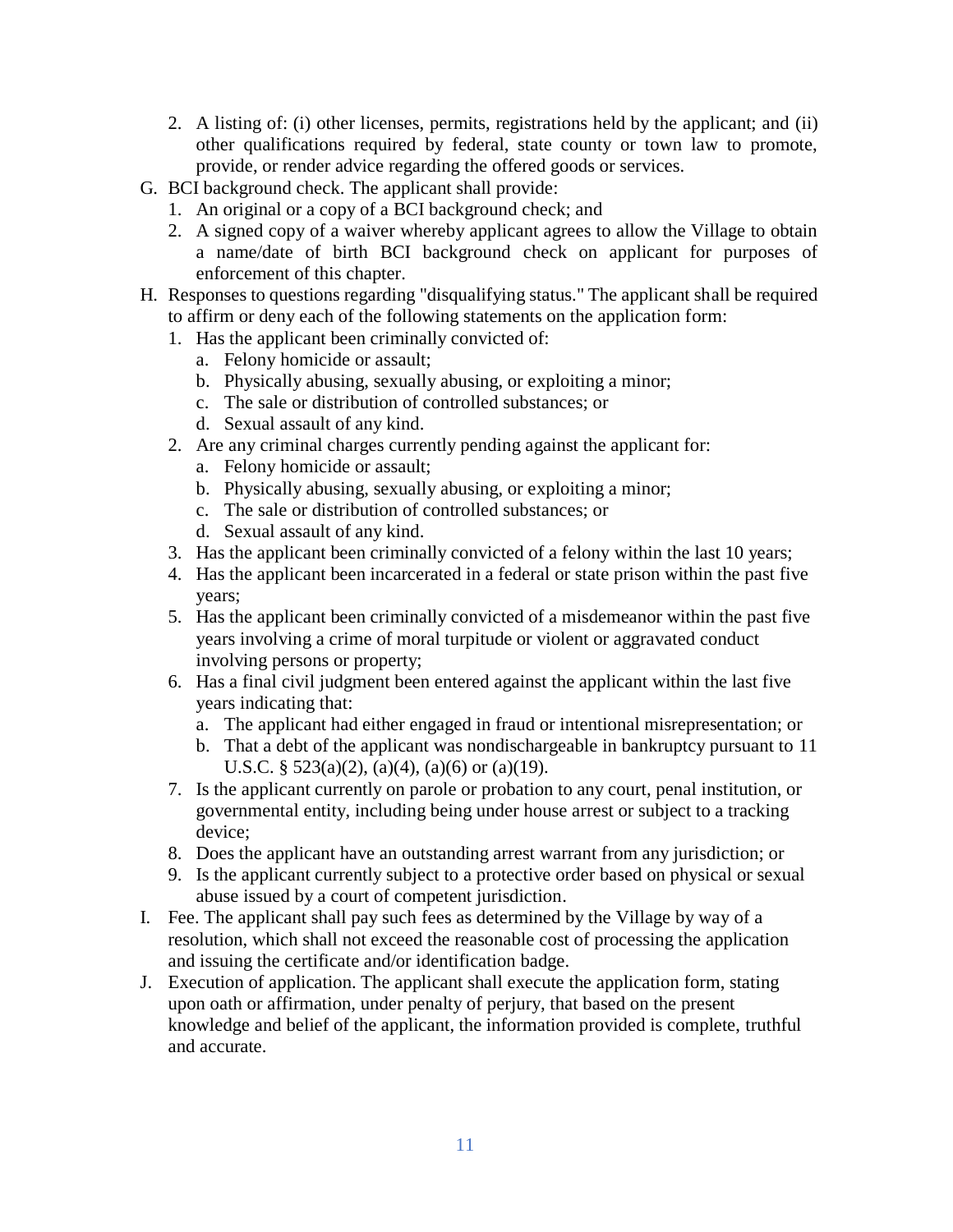### **§ [155-7. Written disclosures.](https://www.ecode360.com/print/MO0222?guid=7233736&children=true#7233748)**

The application form shall be accompanied by written disclosures notifying the applicant of the following:

- A. The applicant's submission of the application authorizes the Village to verify information submitted with the completed application, including but not limited to:
	- 1. The applicant's address;
	- 2. The applicant's and/or responsible person or entity's state tax identification and special use tax numbers, if any;
	- 3. The validity of the applicant's proof of identity.
- B. By submission of the application, the applicant thereby consents that the Village, including its police department, may consult any available sources for information on the applicant, including but not limited to databases for any outstanding warrants, protective orders, or civil judgments;
- C. Establishing proof of identity is required before registration is allowed;
- D. Identification of the fee amount that must be submitted by applicant with a completed application;
- E. The applicant must submit a BCI background check with a completed application;
- F. To the extent permitted by New York State and/or federal law, the applicant's BCI background check shall remain a confidential, protected, private record not available for public inspection;
- G. The Village will maintain copies of the applicant's application form, proof of identity, and identification badge. These copies will become public records available for inspection on demand at the Village offices whether or not a certificate is denied, granted, or renewed;
- H. The Village will maintain the information and criteria for disqualifying status, denial, or suspension of a certificate under the provisions of this chapter, the public disclosure for which will be subject to New York State Freedom of Information Law;**[\[1\]](https://www.ecode360.com/print/MO0222?guid=7233736&children=true#ft33112473-1)**
- I. That a request for a temporary certificate will be granted or denied within five days of a completed application being submitted.

## **§ [155-8. When registration begins.](https://www.ecode360.com/print/MO0222?guid=7233736&children=true#7233749)**

The licensing officer shall not begin the registration process unless the applicant has submitted a completed application. The original identification submitted to establish proof of identity shall be returned after the licensing officer verifies the applicant's identity. A copy of the identification may be retained by the licensing officer.

## **§ [155-9. Issuance of certificates.](https://www.ecode360.com/print/MO0222?guid=7233736&children=true#7233756)**

The licensing officer shall review the completed application submitted by the applicant and issue a certificate in accordance with the following:

- A. Temporary certificate.
	- 1. A temporary certificate shall be issued allowing the applicant to immediately begin door-to-door solicitation upon the following conditions:
		- a. Applicant's submission of a completed application;
		- b. Applicant's submission of the required fee;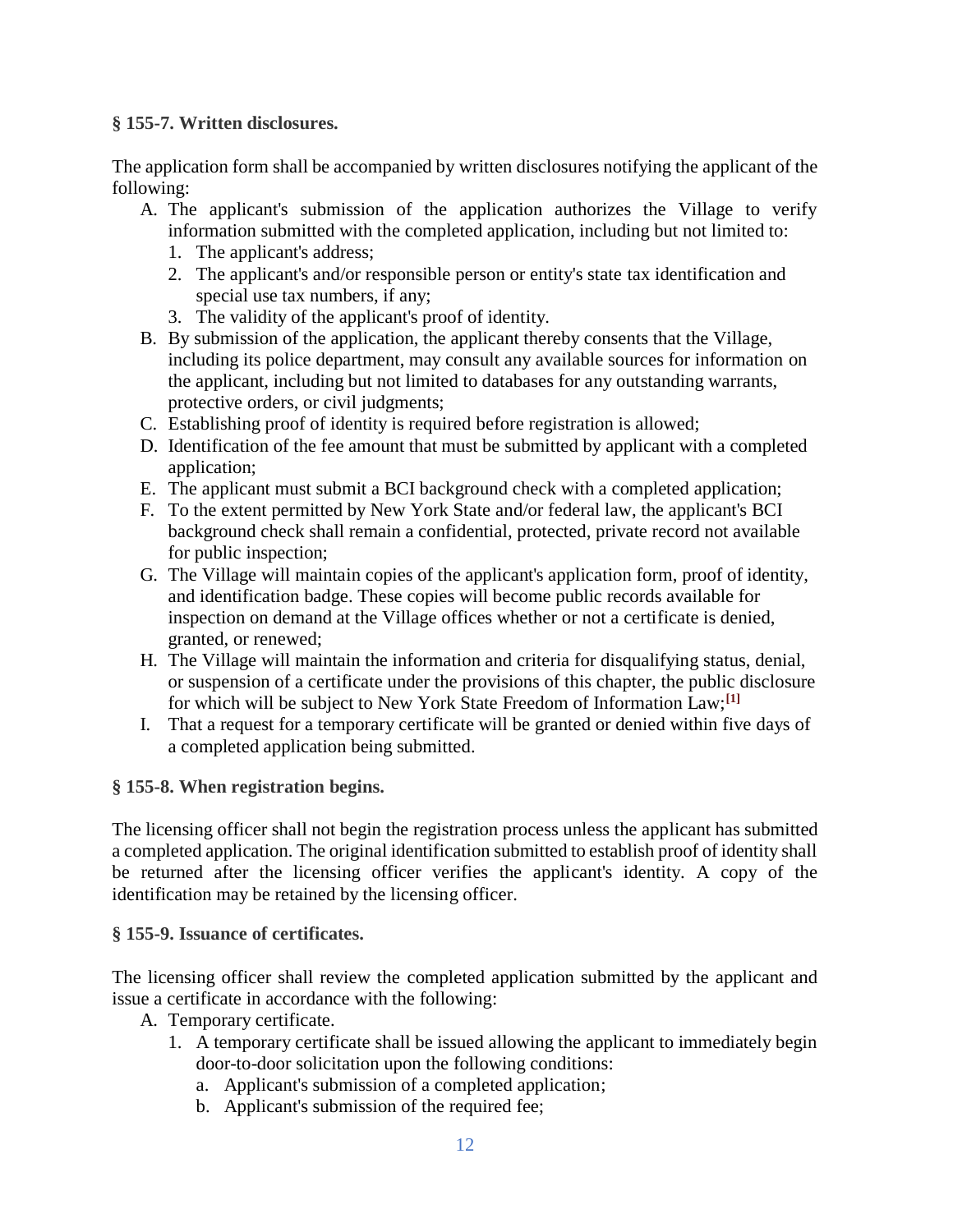- c. Applicant establishes proof of identity;
- d. The applicant's representations on the application form do not affirmatively show a disqualifying status;
- e. The BCI does not affirmatively show a disqualifying status; and
- f. The applicant has not previously been denied a certificate by the Village or had a certificate revoked for grounds that still constitute a disqualifying status under this chapter.
- 2. A temporary certificate will automatically expire after 25 calendar days from issuance, or upon grant or denial of an annual certificate, whichever period is shorter.
- B. Annual certificate. Within 25 calendar days of the issuance of a temporary certificate, the Village shall:
	- 1. Take any and all actions it deems appropriate to verify the truthfulness and completeness of the information submitted by the applicant, including but not limited to those disclosed with the application form.
	- 2. Issue written notice to the applicant and the responsible person or entity, if any, that the applicant either:
		- a. Will be issued an annual certificate, eligible for renewal one year from the date of issuance of the temporary certificate; or
		- b. Will not be issued an annual certificate for reasons cited in § **[155-13](https://www.ecode360.com/print/15368633#15368633)**.
- [C.](https://www.ecode360.com/print/33112489#33112489) Renewal certificate. An annual certificate shall be valid for one year from the date of issuance of the temporary certificate and shall expire at midnight on the anniversary date of issuance. Any annual certificate that is not suspended, revoked, or expired may be renewed upon the request of the registered solicitor and the submission of a new completed application and payment of the fee, unless any of the conditions for the denial, suspension or revocation of a certificate are present as set forth in § **[155-13](https://www.ecode360.com/print/15368633#15368633)** or a disqualifying status is present.

#### **§ [155-10. Form of certificate and identification badge.](https://www.ecode360.com/print/MO0222?guid=7233736&children=true#7233759)**

- [A.](https://www.ecode360.com/print/15368615#15368615) Certificate form. Should the licensing officer determine that the applicant is entitled to a certificate, the licensing officer shall issue a certificate to the applicant. The certificate shall list the name of the registered solicitor and the responsible person or entity, if any, and the date on which the certificate expires. The certificate shall be dated and signed by the license officer. The certificate shall be carried by the registered solicitor at all times while soliciting in the Village.
- B. Identification badge. With both the temporary and annual certificates, the Village shall issue each registered solicitor an identification badge that shall be worn prominently on his or her person while soliciting in the Village. The identification badge shall bear the name of the Village and shall contain:
	- 1. The name of the registered solicitor, and the name of the responsible person or entity, if any;
	- 2. Address and phone number of the registered solicitor, or the address and phone number of the responsible person or entity;
	- 3. A recent photograph of the registered solicitor; and
	- 4. The date on which the certificate expires.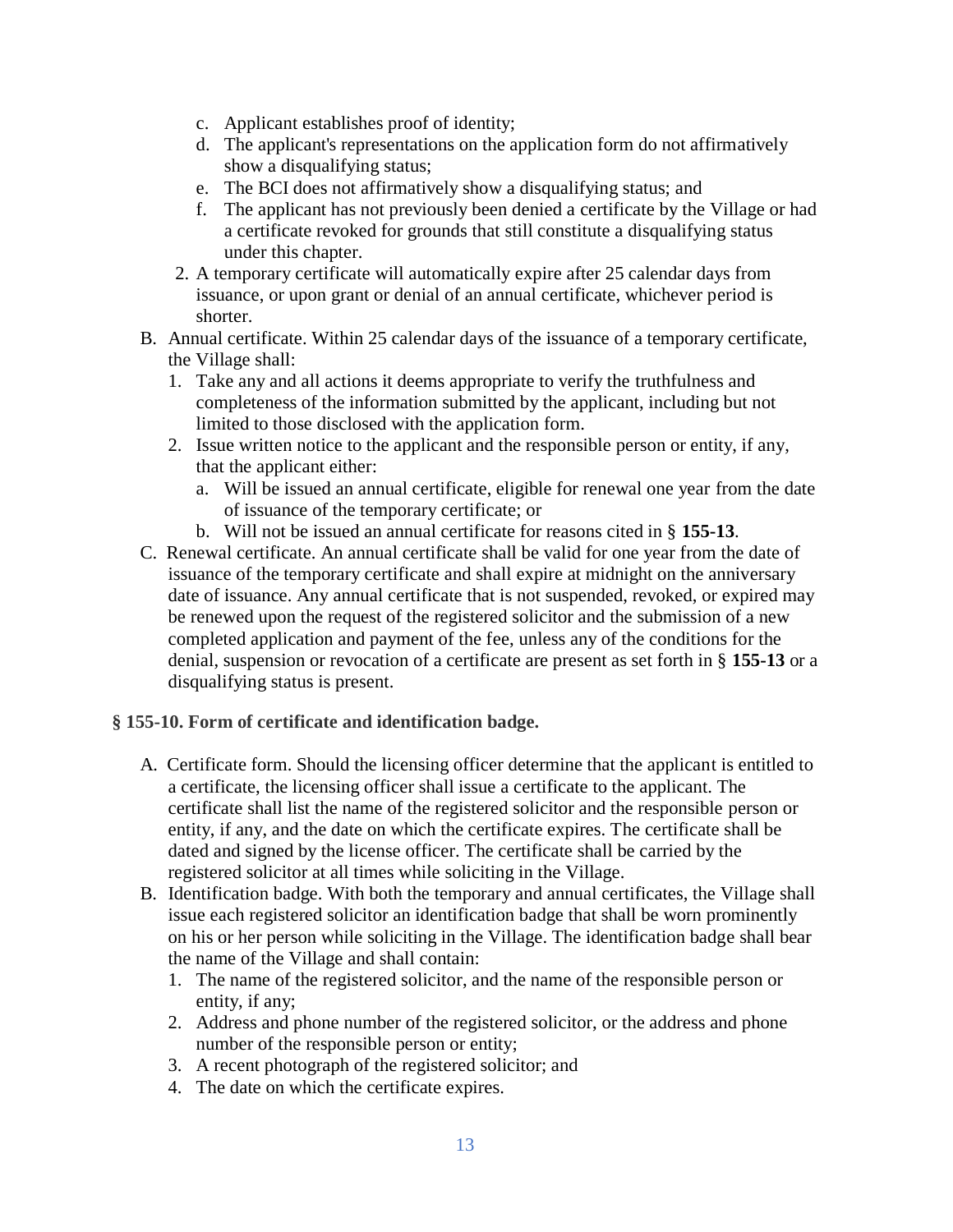### **§ [155-11. Maintenance of registry.](https://www.ecode360.com/print/MO0222?guid=7233736&children=true#7233760)**

The licensing officer shall maintain and make available for public inspection a copy or record of every completed application received and the certificate or written denial issued by the Village. The applicant's BCI background check shall remain a confidential, protected, private record not available for public inspection. The licensing officer may furnish to the head of the Village's law enforcement agency a listing of all applicants, those denied, and those issued a certificate.

### **§ [155-12. Nontransferability of certificates.](https://www.ecode360.com/print/MO0222?guid=7233736&children=true#15368632)**

Certificates shall be issued only in the name of the applicant and shall list the responsible party or entity, if any. The certificate shall be nontransferable. A registered solicitor desiring to facilitate or attempt to facilitate home solicitation sales with different: (a) goods or services; or (b) responsible person or entity, from those designated in the originally submitted completed application, shall submit a written change request to the licensing officer. A new certificate based on the amended information shall issue for the balance of time remaining on the solicitor's previous certificate before the amendment was filed. Before the new certificate is given to the registered solicitor, the registered solicitor shall obtain a revised identification badge from the Village, after payment of the fee for the identification badge.

### **§ [155-13. Denial, suspension, or revocation of certificate of registration.](https://www.ecode360.com/print/MO0222?guid=7233736&children=true#15368633)**

- A. Denial. Upon review, the licensing officer shall refuse to issue a certificate to an applicant for any of the following reasons:
	- 1. Denial of temporary certificate.
		- a. The application form is not complete;
		- b. The applicant fails to:
			- i. Establish proof of identity, provide a BCI, or
			- ii. pay the fees;
			- iii. The completed application or BCI indicates that the applicant has a disqualifying status; or
			- iv. The applicant has previously been denied a certificate by the Village, or has had a certificate revoked for grounds that still constitute a disqualifying status under this chapter.
	- 2. Denial of annual certificate.
		- a. The information submitted by the applicant at the time of the granting of the temporary certificate is found to be incomplete or incorrect;
		- b. Since the submission of the completed application, the applicant is subject to a previously undisclosed or unknown disqualifying status;
		- c. Failure to pay all fees;
		- d. Since the submission of the application, the Village has received a substantiated report regarding the past or present conduct of the applicant;
		- e. Since the submission of the application, the Village or other governmental entity has either criminally convicted or obtained a civil injunction against the applicant for violating this chapter or similar federal, state, or municipal laws in a manner rising to the level of a disqualifying status; or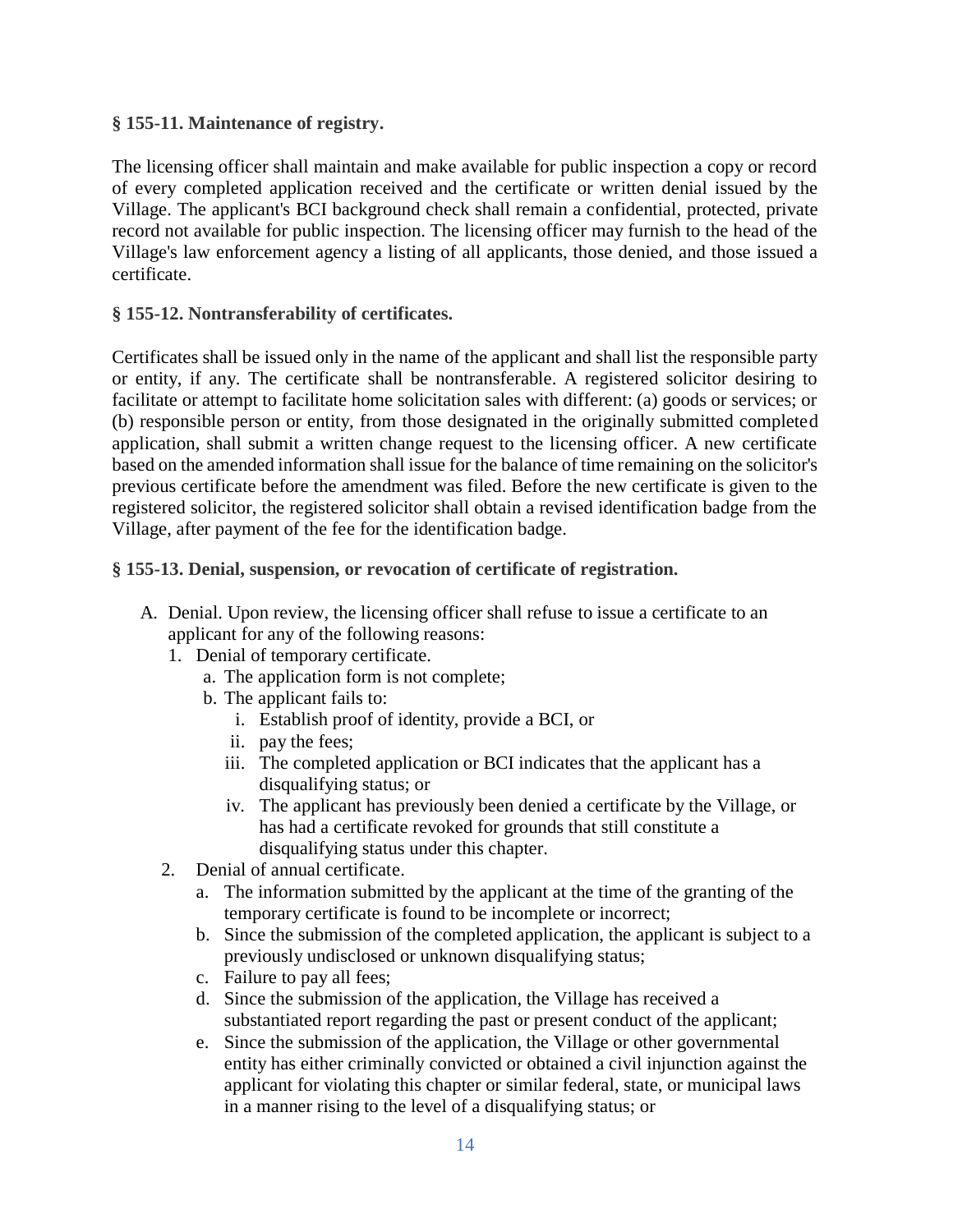- f. Since the submission of the application, a final civil judgment has been entered against the applicant indicating that:
	- i. The applicant had either engaged in fraud, or intentional misrepresentation; or
	- ii. That a debt of the applicant was non-dischargeable in bankruptcy pursuant to 11 U.S.C. §  $523(a)(2)$ ,  $(a)(4)$ ,  $(a)(6)$ , or  $(a)(19)$ .
- 3. Denial of annual certificate renewal.
	- a. The information submitted by the applicant when seeking renewal of a certificate is found to be incomplete or incorrect;
	- b. Since the submission of the renewal application, the applicant is subject to a previously undisclosed or unknown disqualifying status;
	- c. Failure to pay all fees;
	- d. Since the submission of the application or granting of a certificate, the Village has received a substantiated report regarding the past or present conduct of the solicitor;
	- e. The Village or other governmental entity has either criminally convicted or obtained a civil injunction against the applicant for violating this chapter or similar federal, state, or municipal laws in a manner rising to the level of a disqualifying status; or
	- f. Since the submission of the application, a final civil judgment has been entered against the applicant indicating that:
		- i. The applicant had either engaged in fraud, or intentional misrepresentation; or
		- ii. That a debt of the applicant was nondischargeable in bankruptcy pursuant to 11 U.S.C. §  $523(a)(2)$ ,  $(a)(4)$ ,  $(a)(6)$ , or  $(a)(19)$ .
- [B.](https://www.ecode360.com/print/15368640#15368640) Suspension or revocation. The Village shall either suspend or revoke a certificate when any of the reasons warranting the denial of a certificate occurs and/or for any violation of this chapter.
- C. Notice of denial or suspension. Upon determination of the licensing officer to deny an applicant's completed application or to suspend a registered solicitor's certificate, the Village shall cause written notice to be sent to the applicant or registered solicitor by the method indicated in the completed application. The notice shall specify the grounds for the denial or suspension, the documentation or information the Village relied on to make the decision, the availability of the documentation for review by applicant upon three business days' notice to the Village, and the date upon which the denial or suspension of the certificate shall take effect. It shall further state that the applicant or registered solicitor shall have 10 business days from the receipt of the notice of denial or suspension to appeal the same. The denial or suspension of the certificate shall be effective no sooner than three calendar days from the date the notice is sent, unless that suspension is because of circumstances outlined in the definition of "substantiated report" in § **[155-2](https://www.ecode360.com/print/7233740#7233740)**, in which case, the suspension is effective immediately. The denial or suspension shall remain effective unless and until the order is rescinded, overturned on appeal, or determined by a court to be contrary to equity or law. Failure to timely appeal the suspension of a certificate automatically results in its revocation.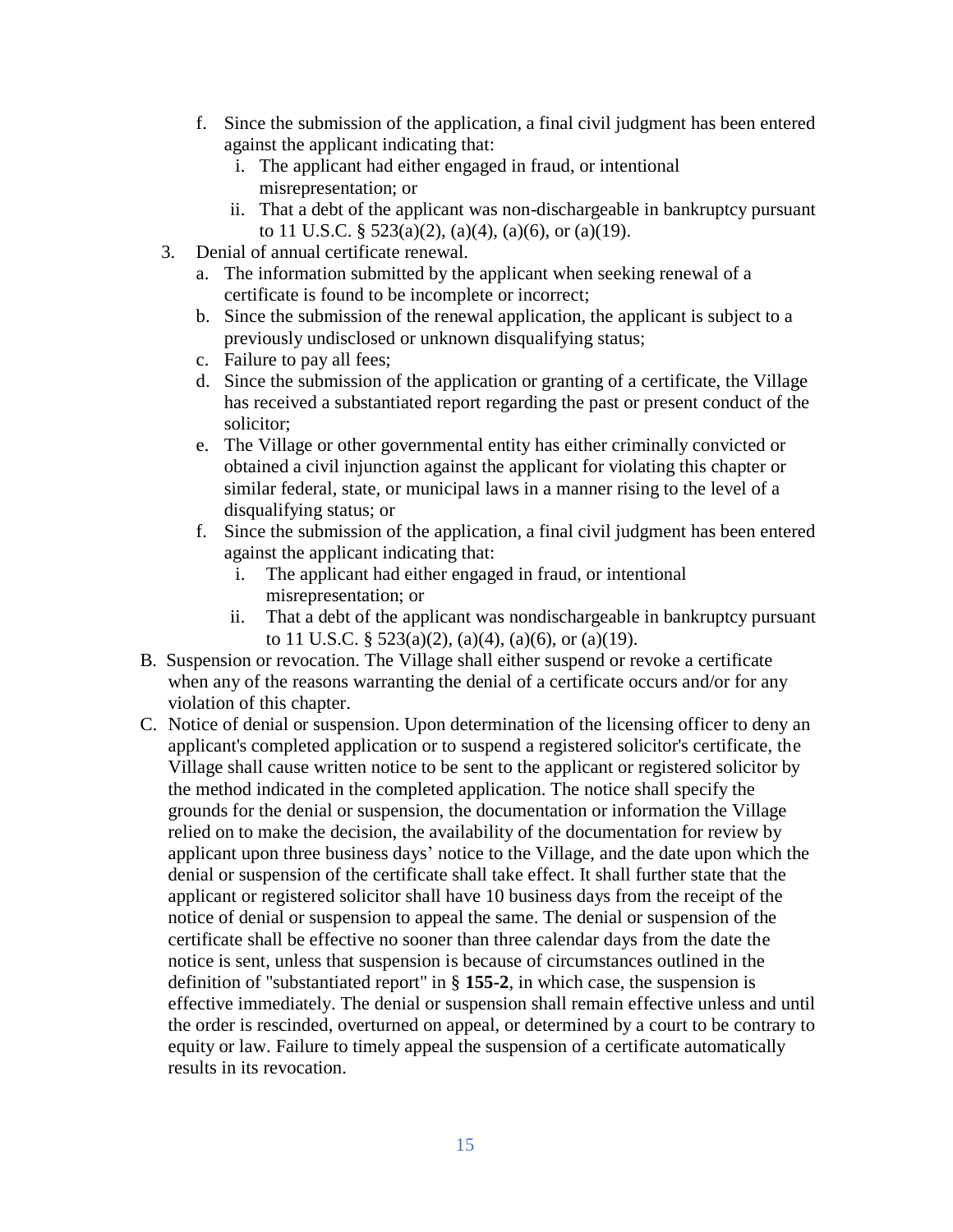### **§ [155-14. Appeals.](https://www.ecode360.com/print/MO0222?guid=7233736&children=true#15368641)**

An applicant or registered solicitor whose certificate has been denied or suspended shall have the right to appeal to the Village Board of Trustees or its designee. Any appeal must be submitted by either the applicant, the responsible person or entity, or legal counsel for either who: (a) documents the relationship with the applicant or responsible person or entity; or (b) is licensed or authorized by the State of New York to do so, and makes the assertion of an agency relationship. The following procedures and requirements shall apply:

- A. Any appeal must be submitted in writing to the Village Clerk with a copy to the license officer within 10 business days of the date of the decision from which the appeal is taken. Such appeal shall describe in detail the nature of the appeal, the action complained of and the grounds for appeal.
- B. Upon request of the applicant or registered solicitor, within two business days, the Village will make available any information upon which it relied in making the determination to either deny or suspend the certificate.
- C. The appeals officer shall review, de novo, all written information submitted by the applicant or registered solicitor to the licensing officer, any additional information relied upon by the licensing officer as the basis for denial, suspension or revocation, and any additional information supplied by the Village, applicant or registered solicitor. Any additional information submitted by any party to the appeal to the appeals officer shall be simultaneously submitted to the opposing party. If desired, any party shall have three business days to submit rebuttal documentation to the appeals officer regarding the additional information submitted by the opposing party.
- D. The appeals officer will render a decision no later than 15 calendar days from the date all of the information noted in Subsections **[A](https://www.ecode360.com/print/33112517#33112517)**, **[B](https://www.ecode360.com/print/33112518#33112518)** and **[C](https://www.ecode360.com/print/33112519#33112519)** is received.
	- 1. The denial or suspension of the certificate shall be reversed by the appeals officer if, upon review of the written appeal and information submitted, the appeals officer finds that the licensing officer made a material mistake of law or fact in denying or suspending the applicant or registered solicitor's certificate.
	- 2. If the written appeal and information submitted indicates that the licensing officer properly denied or suspended the certificate of the applicant or registered solicitor, the denial or suspension of the certificate shall be affirmed and constitute a determination that any suspended certificate is revoked.
	- 3. The decision of the appeals officer shall be delivered to the applicant or registered solicitor by the means designated in the completed application, or as otherwise agreed upon when the appeal was filed.
- E. After the ruling of the appeals officer, the applicant or solicitor is deemed to have exhausted all administrative remedies with the Village.
- F. Nothing herein shall impede or interfere with the applicant's, solicitor's, or Village's right to seek relief from the determination of the appeals officer in a court of competent jurisdiction.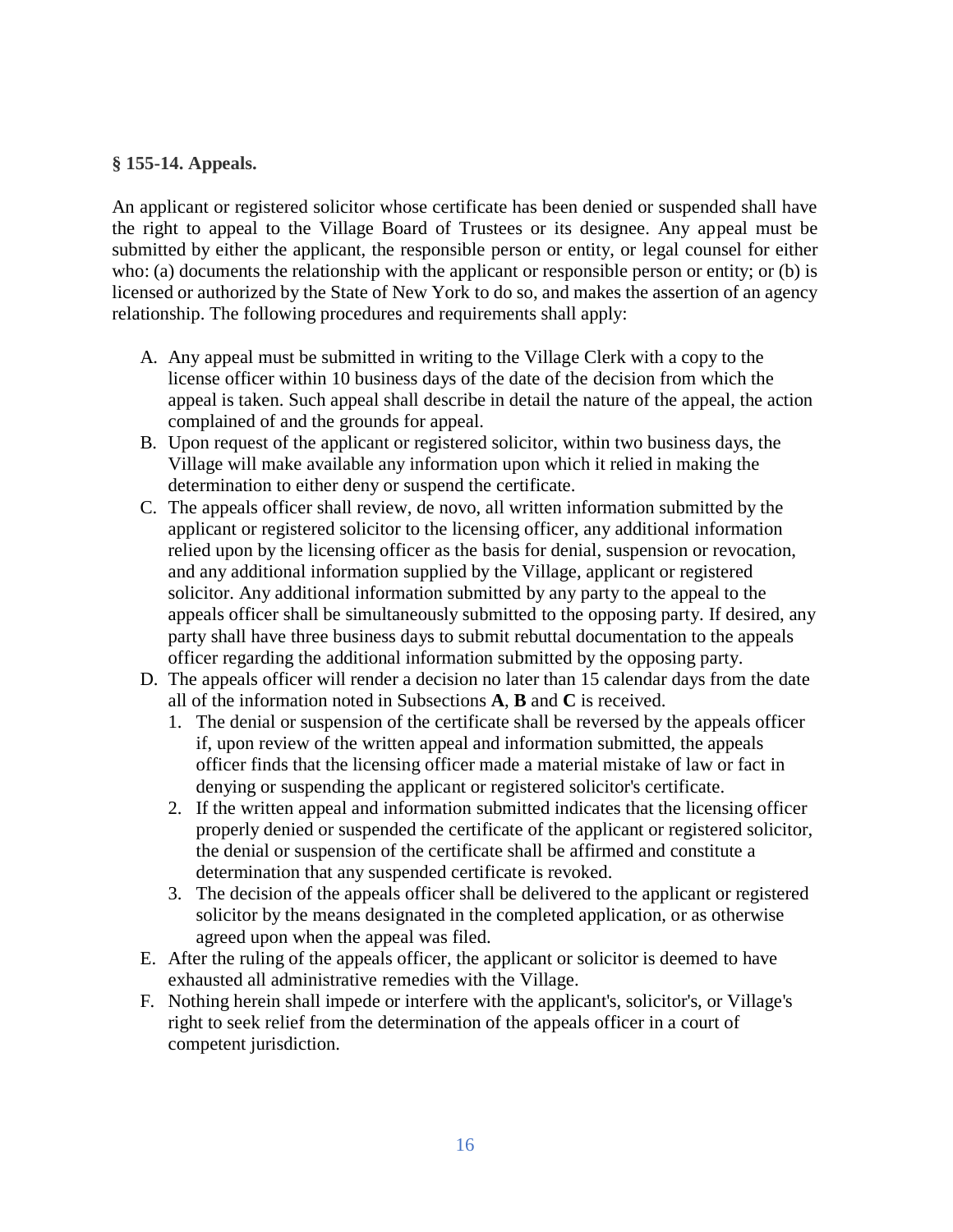### **§ [155-15. Deceptive soliciting practices prohibited.](https://www.ecode360.com/print/MO0222?guid=7233736&children=true#15368642)**

- A. No solicitor shall intentionally make any materially false, fraudulent, or otherwise misleading statement in the course of soliciting.
- B. A solicitor shall immediately disclose to the consumer during any face-to-face solicitation: (1) the name of the solicitor; (2) the name and address of the entity with whom the solicitor is associated; and (3) the purpose of the solicitor's contact with the person and/or competent individual. This requirement may be satisfied through the use of the badge and an informational flyer.
- C. No solicitor shall use a fictitious name, an alias, or any name other than his or her true and correct name.
- D. No solicitor shall represent directly or by implication that the granting of a certificate of registration implies any endorsement by the Village of the solicitor's goods or services or of the individual solicitor.

### **§ [155-16. "No Solicitation" notice.](https://www.ecode360.com/print/MO0222?guid=7233736&children=true#15368643)**

- A. Any occupant of a residence may give notice of a desire to refuse solicitors by displaying a "No Solicitation" sign, which shall be posted on or near the property line adjacent to the sidewalk or other entrance area leading upon or to the residence.
- B. The display of such sign or placard shall be deemed to constitute notice to any solicitor that the inhabitant of the residence does not desire to receive and/or does not invite solicitors.
- C. It shall be the responsibility of the solicitor to check each residence for the presence of any such notice before entering the property of such residence.
- D. The provisions of this section and § **[155-20](https://www.ecode360.com/print/33112546#33112546)** shall apply also to solicitors who are exempt or otherwise excluded from registration pursuant to the provisions of this chapter.
- E. In addition and/or alternatively, any person who owns, rents, and/or otherwise occupies a residence and/or business in the Village who does not wish to have anyone enter upon and/or call upon the residence or business to solicit may inform the Village Clerk's Office of the same in writing and the Village Clerk's Office shall maintain and make available for public inspection a list of the addresses of those persons that do not want anyone to enter upon and/or call upon their residence and/or place of business. A list of addresses of those persons not wanting solicitors to enter upon and/or call upon their residence and/or place of business shall be given to each person who files an application for a solicitation license in the Village.

#### **§ [155-17. Duties of solicitors.](https://www.ecode360.com/print/MO0222?guid=7233736&children=true#33112535)**

A. Every person soliciting or advocating shall check each residence for any "No Soliciting" sign or placard or any other notice or sign notifying a solicitor not to solicit on the premises, such as, but not limited to, "No Solicitation" signs. If such sign or placard is posted, such solicitor shall desist from any efforts to solicit at the residence or dwelling and shall immediately depart from such property. Possession of a certificate of registration does not in any way relieve any solicitor of this duty;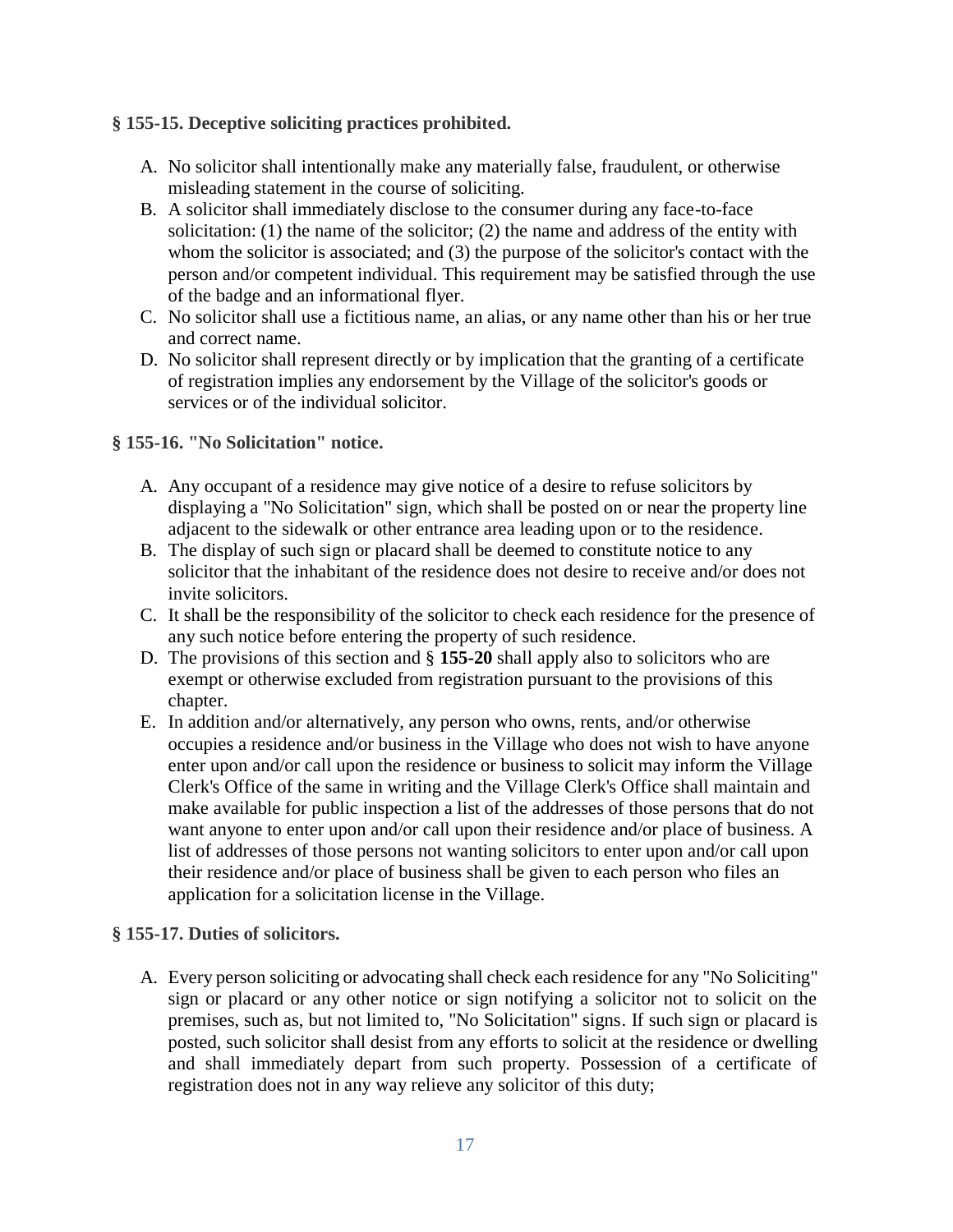- B. It is a violation of this chapter for any person soliciting or advocating to knock on the door, ring the doorbell, or in any other manner attempt to attract the attention of an occupant of a residence that bears a "No Solicitation" sign or similar sign or placard for the purpose of engaging in or attempting to engage in advocating, a home solicitation sale, door-to-door soliciting, or soliciting;
- C. It is a violation of this chapter for any solicitor, through ruse, deception, or fraudulent concealment of a purpose, to solicit to take action calculated to secure an audience with an occupant at a residence;
- D. Any solicitor who is at any time asked by an occupant of a residence or dwelling to leave shall immediately and peacefully depart, and shall not attempt to persuade the occupant otherwise;
- E. The solicitor shall not intentionally or recklessly make any physical contact with or touch another person without the person's consent;
- F. The solicitor shall not follow a person into a residence without their explicit consent;
- G. The solicitor shall not continue repeated soliciting after a person and/or competent individual has communicated clearly and unequivocally their lack of interest in the subject, goods or services of the solicitor; and
- H. The solicitor shall not use obscene or lewd language or gestures.

## **§ [155-18. Time-of-day restrictions.](https://www.ecode360.com/print/MO0222?guid=7233736&children=true#33112544)**

It shall be unlawful for any person, whether licensed or not, to solicit at a residence before 9:00 a.m. or after 6:00 p.m., unless the solicitor has express prior written permission from the resident to do so.

## **§ [155-19. Buyer's right to cancel.](https://www.ecode360.com/print/MO0222?guid=7233736&children=true#33112545)**

In any home solicitation sale, unless the buyer requests the solicitor in writing to provide goods or services without delay and specifically waives the buyer's right to cancel, the seller or solicitor shall present to the buyer and obtain buyer's signature to a written statement which informs the buyer of the right to cancel within the 10th business day after signing an agreement to purchase. Such notice of "Buyer's right to cancel" shall be in the form required by the Village.

## **§ [155-20. Penalties for offenses.](https://www.ecode360.com/print/MO0222?guid=7233736&children=true#33112546)**

Any person who violates any term or provision of this chapter shall be guilty of a misdemeanor and shall be punished by a fine of not to exceed \$1,000 and/or a jail sentence of not to exceed six months.

## **§ [155-21. Enforcement.](https://www.ecode360.com/print/MO0222?guid=7233736&children=true#33112547)**

A. The Police Department of the Village of Monroe and/or the enforcement official as may be designated, is charged with enforcing the provisions of this chapter and shall have the power, right and authority to issue an appearance ticket, as the same is defined in Article 150 of the Criminal Procedure Law of the State of New York, for the violation of any section of this chapter.